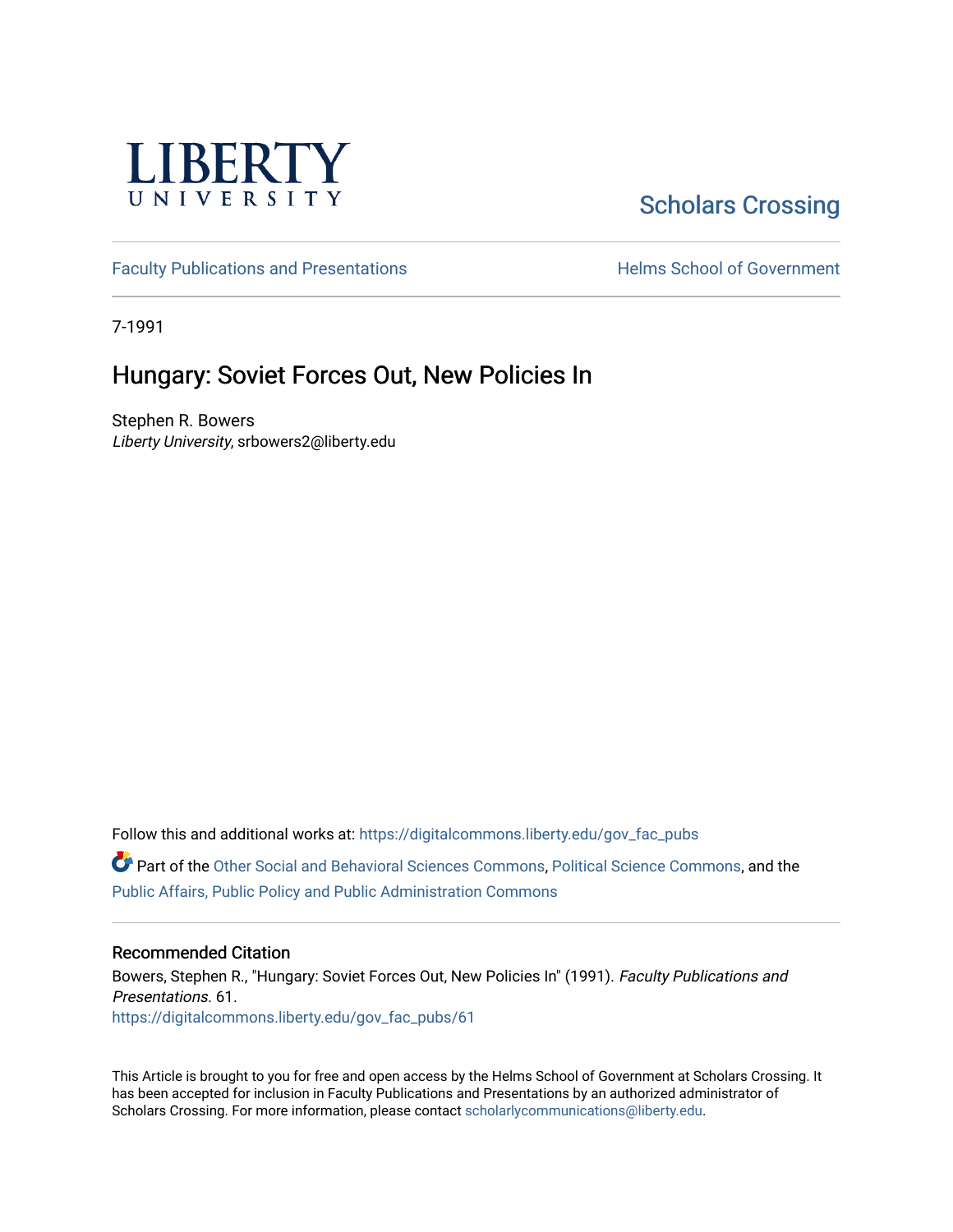## Hungary: Soviet Forces Out and New Policies In

#### *by Stephen* R *Bowers, James Madison University*

For over forty years, the political and military policies of Hungary were tied to those of the Soviet Union. Hungary's political revolution of the late eighties was accomplished in a matter of months and received world media attention. The revolution in military policy, a direct result of the country's political transformation, went more slowly and was the focus of much less international attention. Disengagement from the Warsaw Pact was only the first step. Years of Soviet training, military thinking and technology could not immediately be reversed. Nor could the nation's dependence on Soviet-made equipment be repudiated by political decree. Hungary's military revolution did not create a sensation but revealed much about how the new government will treat the problems of the post-community era.

Throughout Eastern Europe today, military restructuring has emerged as one of the key issues during the transition from Marxist-Leninist regimes to the post-communist era. Hungary, a nation where political change preceded that of her neighbours, set the standard for an orderly transition from dictatorship to emergent democracy is now taking the lead in military restructuring. Prime Minister Jozsef Antall declared some months ago that the Warsaw Pact 'has lost its meaning under the present circumstances . . . Our country does not want to remain a member'. The Defence Minister, Lajos Fur, indicated that the 'Warsaw Pact has lost its earlier role' and that Hungary 'will leave its military organisation ... by the end of 1991'.1 In fact, by 1990, Hungarian forces had already stopped taking part in Warsaw Pact (WTO) exercises and other WTO troops were no longer allowed to conduct manoeuvres on Hungarian territory.

After establishing a new military policy, the most pressing concern of the new Hungarian government was to disengage from the Warsaw Pact and from any alliance with the Soviet Armed Forces. The stationing of Soviet troops in Hungary, as elsewhere in eastern Europe, was previously regulated through bilateral agreements with the USSR rather than under WTO arrangements. The first Soviet troops were stationed there in 1944 by the 'right' of a victorious power and later agreements were concluded in 1948 and 1957. Following the Austrian State Treaty of 1955, many Hungarians

felt that the USSR lost any legal grounds for their military presence in Hungary. Hungarian and Soviet negotiators agreed on the date  $-$  30 June  $1991$  - for the complete removal of Soviet forces from Hungarian **terri tory.** <sup>2</sup>

Efforts to remove Soviet troops from the barracks in Szolnok illustrate some of the complexities of disengagement. A Hungarian delegation arriving ro inspect the barracks on 14 June 1990 was turned away by Soviet guards. Later, the local Russian commander apologised to the Hungarian inspection team and allowed the group to enter only to inform them that the projected date for departure from Szolnok would not be met, citing vague 'organisational reasons'. After a public outcry about such delays, the USSR's Southern Army Command headquarters reaffirmed the earlier Szolnok date as well as the June 1991 national withdrawal deadline. To meet this schedule, each day saw the departure of five or six trainloads of Soviet personnel and equipment.

The financial aspects of the move were amongst the most difficult to resolve. According to Hungarian-Soviet arrangements, the Soviet Southern Army Command was required to provide a list of moveable property that was available for purchase by Hungarian organisations. However, Technika Foreign Trade Enterprise, the Hungarian agency responsible for coordinating transfers complained that the Russians provided incomplete lists and that gravel, bricks, antifreeze, lubricants, containers or used cars promised had already gone by the time Technika arrived. Hungarian private citizens made direct exchanges for bottles of wine and other items in demand among the Soviet military community. The sale of between 100,000 to 200,000 tons of Soviet reserve fuels caused a special problem. The fuel was kept in underground storage tanks at seven locations not linked by pipelines. As the tanks did not comply with Hungarian standards and lacked galvanised protection, they posed an environmental hazard. Sometimes tanks contained substances that diluted the quality. Consequently, Shell refused to purchase the fuel while the Hungarian National Defence Forces indicated that they did not want it. Throughout most of last year, the Soviet authorities were unable to even arrange for negotiations with the few organisations that might have bought the fuel.

Sale of Soviet military property was hampered by inadequate legal arrangements, as well as with problems of quality control. One of the most difficult matters was the establishment of a system whereby materials could be moved to central locations. Hungarian representatives saw local sales as more efficient; such sales cut out the need to transport bulky materials. An additional problem was the requirement until last January that sales had to be made for transferable roubles rather than the more readily available Hungarian forints or perhaps even barter.

Given the Russian need for light structure residential buildings and

Dr Stephen Bowers PhD spent two years from 1982 at the US Army Institute for Military Assistance teaching Soviet affairs. He then became an Intelligence Analyst for the Department of the Navy and later Assistant Professor of Political Science at James Madison University in 1987 lecturing on Soviet and East European affairs. He has made several visits to Hungary and is a Lieutenant Colonel in the US Army Reserves.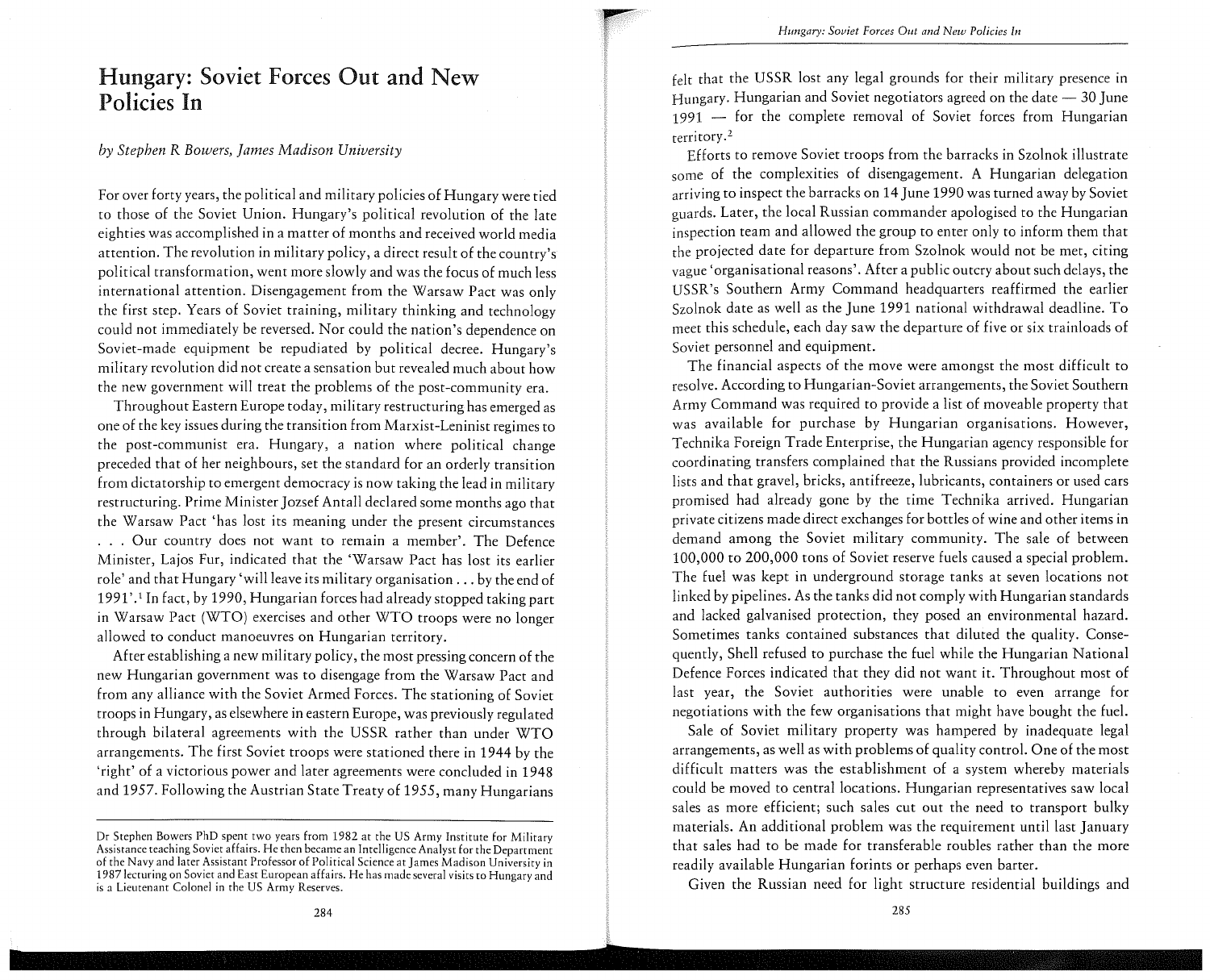building panels as a way of providing housing in the Union, routine barter arrangements would have eased the disposal of Soviet military property.3 Failure ro arrange for sufficient sales of movable Soviet property constituted a major threat to the timetable for withdrawal, since the Hungarians counted on not having to move to the USSR an estimated 260 trainloads of materials offered for sale. Transfer of Soviet real estate was an equally perplexing matter, involving sale of abandoned Soviet military airfields in Debrecen, Kalocsa, Sarmellek, Tokol, Kiskunlachaza and Csakvar. Under 1990 plans, the Hungarian government had begun this year to accept bids from foreign interests for the purchase of the airfields. <sup>4</sup>

Less significant in legal or political terms, but more disturbing as a threat to public safety, were the Soviet weapons and ammunition left by departing troops. **In** the Somogy district, railroad workers found a mine that Soviet forces had neglected to load as they withdrew from the area. Several pieces of ammunition and other explosives were found in Dombovar following the evacuation of Soviet installations. **In** the summer of 1990, there were numerous reports of sales of light machine guns for 90,000 forints each and submachine guns for as little as 3,000 forints. Ammunition for submachine guns was selling for one forint a round. Even RPG-7 armour piercing rockets were being offered by Soviet soldiers seeking a quick profit before their return to the USSR.<sup>5</sup>

There were often more sophisticated instances of profiteering by Hungarian officers finding themselves in key positions. According to a report in June 1990, some field-grade officers formed limited liability companies using connections made during their service and supplied goods, including old Soviet equipment, to the Hungarian army without going through the normal 'open' contract system. **In** the view of critics, arrangements such as these prevented competition and gave the suppliers an unfair advantage in dealing with the military. The flood of Soviet equipment has exacerbated what many nations had already experienced as a routine problem in providing for the military's material needs. <sup>6</sup>

A final problem associated with Hungary's disengagement from the Warsaw Pact was the interpretation of legal provisions governing the Hungarian-Soviet military relationship. Under the agreement on the stationing of Soviet forces in Hungary, the Soviet Union was to reimburse the Hungarian state for damages caused by their troops and provide for the restoration, maintenance and renewal of buildings which they used. This latter point became a major dispute and was complicated by the fact that the Russians had constructed buildings without permission and not in accordance with Hungarian standards. Disposal of the property at the time threatened negotiations on real estate financial settlements.

Reaction, when Hungarians offered the Soviet authorities only a fraction of the price demanded for a shop in the Dombovar barracks,

illustrated the difficulties. The departing Soviet troops demolished the building rather than sell at what they saw as a very low price. A similar incident occurred in Komarov-Esztergom, when no agreement could be reached on the sale of a block of Soviet apartments. Property left behind was often in a poor and polluted condition. Because of such environmental hazards, the US Martech Corporation was enlisted in May 1990 to clean sixty former Soviet installations plagued by severe pollution and unexploded ammunition stored underground.

**In** June 1990, Defence Minister Lajos Fur outlined the broad framework for a new policy with his declaration of three basic pillars for Hungarian security. These are the CSCE all-European security system, regional cooperation with Poland and Czechoslovakia, and bilateral agreements with neighbouring states.<sup>7</sup> Armaments and equipment are already being changed to reflect the switch of the nation's military stance from an offensive to a defensive capability.

Hungary's recently announced personnel policies stressed the recruitment at the highest levels of individuals not associated with the country's old order. The dismissal of Major General Ferenc Szombathelyi in June 1990 illustrated the policy. When questioned about Szombathelyi's forced retirement, in spite of the fact that there had been no complaints about his professional service, Defence Minister Fur observed that the Ministry of Defence wanted to 'symbolise the change in system'. Age has also become an important factor earlier this year. Officers over 55 were being pensioned. Of the country's 39 generals in leading posts, 15 were told that they would be retired due to age.<sup>8</sup>

The Ministry of Defence, through the Defence Research Institute, has formulated five specific threat scenarios to meet the country's future military requirements. According to Colonel Tibor Koszegvari, the Institute's Director, the scenarios are, first, a natural or industrial disaster; second, the eruption of a remote armed conflict on the continent that threatens Hungarian interests; third, the eruption of an armed conflict or a civil war in a country bordering Hungary and the intrusion onto Hungarian territory of foreign groups looking for food, fuel or armaments; fourth, a direct attack on Hungary and, finally, fifth, the eruption of a civil war in Hungary.9

Defence policy is based on the assumption that the smaller forces will be capable of dealing with these possible challenges to national security. Defence spokesmen now recognise that Hungarian fighter planes are obsolete and that, in view of the costs of modern fighter aircraft, the nation may be forced to rely on a much more technologically limited force.

Given the Defence Ministry's interest in the territorial defence forces of Finland and Switzerland, a greater reliance on reserves seems inevitable.

Prime Minister Antall has proposed the formation of a Central-East